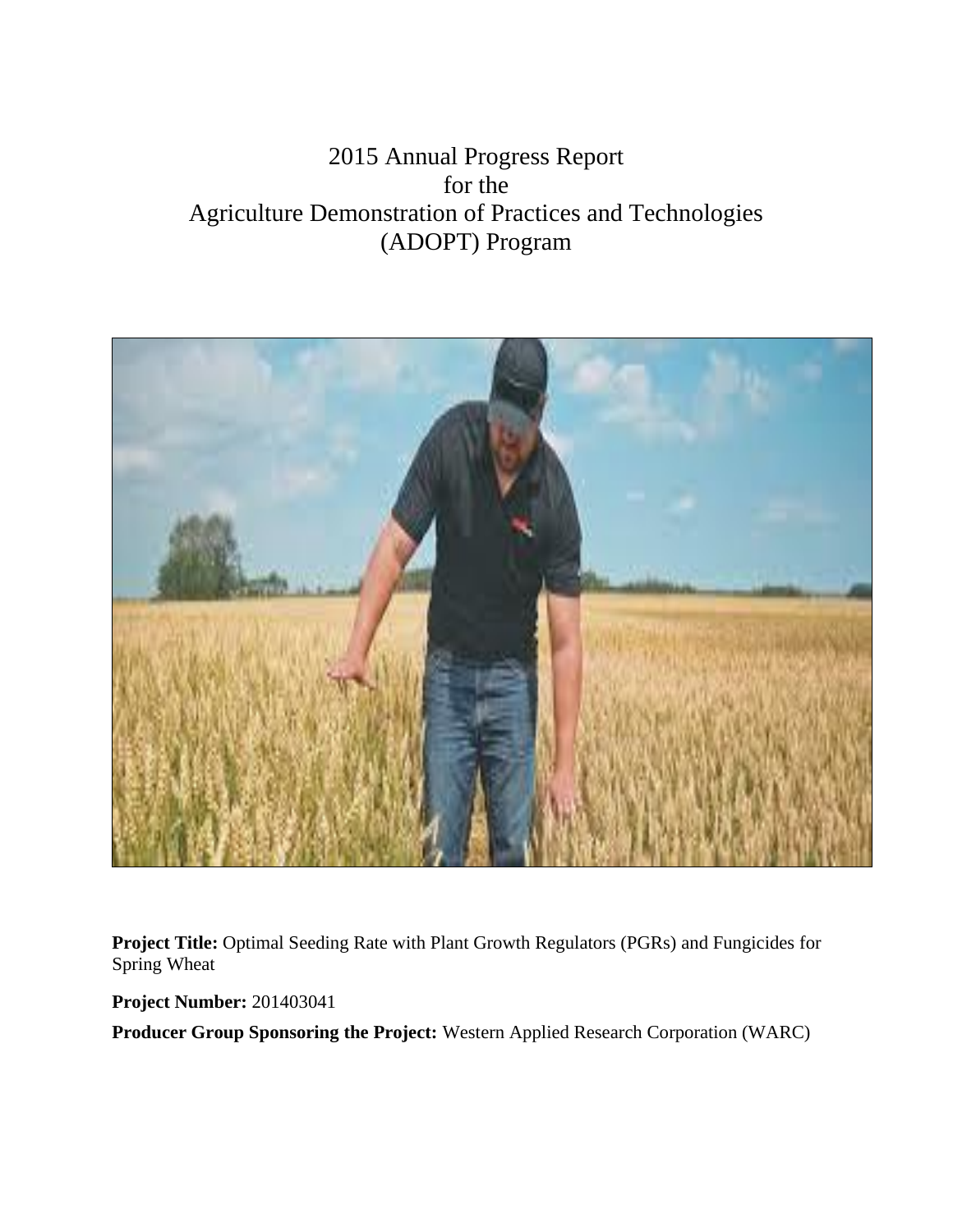**Project Location(s):** The project is conducted at the AAFC Scott Research Farm. Legal land description: NE 17 39 20 W3

**Project start and end dates (month & year):** May 2015 to January 2016

**Project contact person & contact details:** 

Jessica Weber (General Manager) and Gazali Issah (Research Manager) Western Applied Research Corporation P.O. Box 89, Scott, SK S0K 4A0 Phone: 306- 247-2001 Email: [jessica.weber@warc.ca;](mailto:jessica.weber@warc.ca) [gazali.issah@warc.ca](mailto:gazali.issah@warc.ca)

Terri Sittler, Administrative Assistant Western Applied Research Corporation P.O. Box 89, Scott, SK S0K 4A0 Phone: 306- 247-2001 Email: [terri.sittler@warc.ca](mailto:terri.sittler@warc.ca)

# **Objectives and Rationale**

## **Project objectives**

The objective of this demonstration was to provide information on the yield benefits associated with increasing seeding rate in spring wheat accompanied by plant growth regulators to reduce risk of crop lodging and fungicides to reduce risk of leaf and head disease.

\_\_\_\_\_\_\_\_\_\_\_\_\_\_\_\_\_\_\_\_\_\_\_\_\_\_\_\_\_\_\_\_\_\_\_\_\_\_\_\_\_\_\_\_\_\_\_\_\_\_\_\_\_\_\_\_\_\_\_\_\_\_\_\_\_\_\_\_\_\_\_\_\_\_\_\_\_\_\_\_\_\_\_\_\_

#### **Project Rationale**

Farmers may see a benefit of increasing spring wheat seeding rate above the recommended rates when targeting higher grain yields. A more dense plant stand allows the crop to compete better with weeds. Higher seed rates reduce tillering meaning that a higher proportion of heads reach flowering stage at the same time, which could be beneficial in timing of fusarium head blight control. This in turn could enhance both yield and quality of the crop. However, increased seeding rates may also create an environment that is more conducive to disease as higher seeding rates tend to induce increased lodging of wheat. Lodging risk may be reduced with the use of plant growth regulators (PGRs).

Previous demonstrations conducted by Agri-ARM sites has shown that wheat yields can be increased by increasing seeding rates; however, there is a point when the benefits of an increased plant population do not outweigh the costs of additional seed. As seeding rate is increased, there is a point above which lodging becomes more severe and also reduced the benefit of the higher seeding rate. Local demonstrations from retailers in 2013 have shown PGRs to considerable reduce lodging and increased yields of spring wheat. This project will demonstrate to local producers the potential yield and grain quality benefits that can be achieved by increasing plant populations in combination with application of PGRs and fungicides.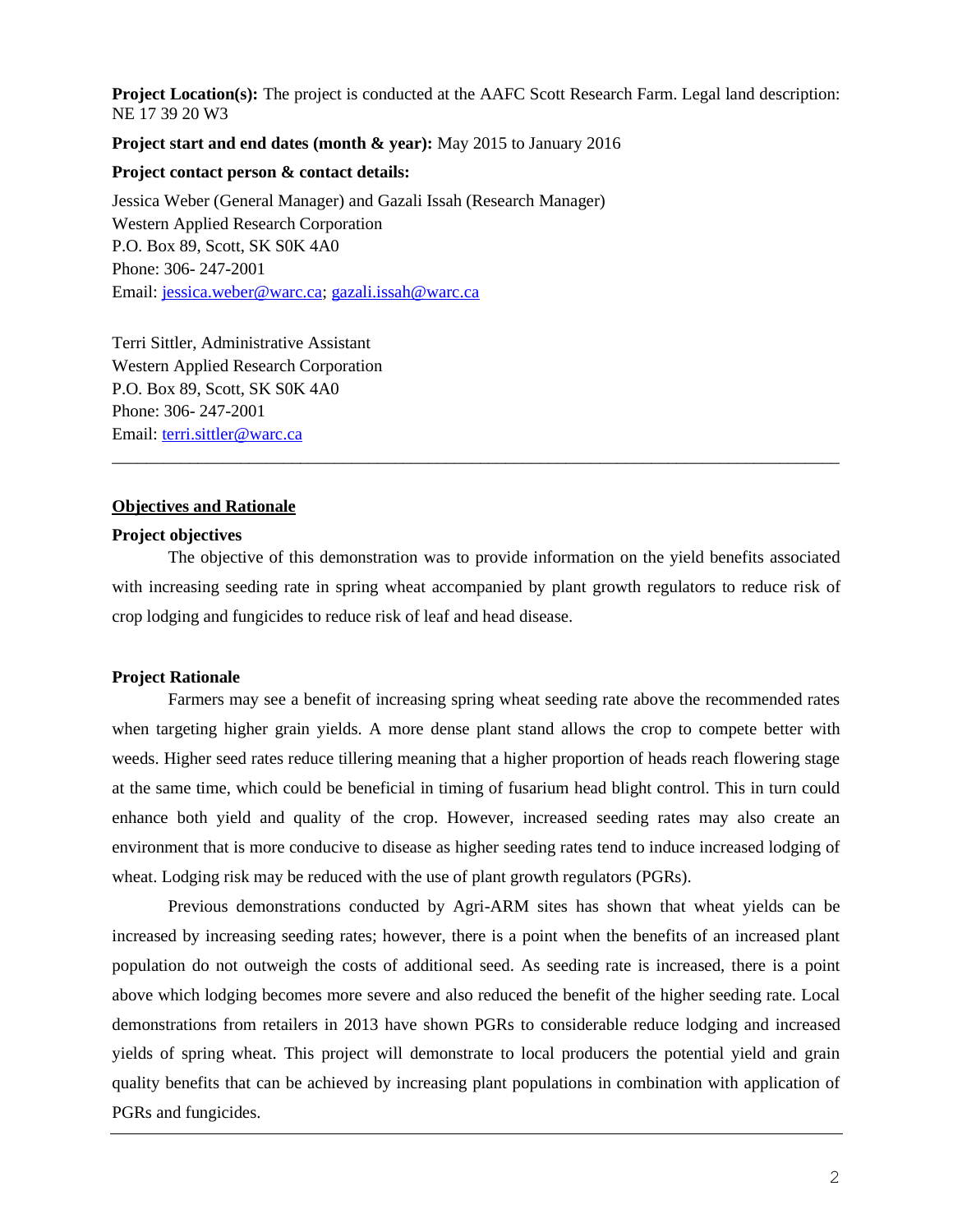# **Methodology and Results**

This demonstration was conducted at the AAFC Scott Research Farm in 2015. The demonstration was a 2 x 2 x 4 (PGR, fungicides and seeding rate, respectively) factorial in a randomized complete block design with four replicates. Plots were seeded at 100, 200, 300 or 400 seeds/m<sup>2</sup>. A PGR (Manipulator<sup>TM</sup>) was either applied to plots at Zadoks growth stage 31 or left "untreated". A fungicide (Caramba) was either applied to plots at 50 % anthesis or left "untreated". A lodging susceptible spring wheat variety, (Shaw VB) was direct seeded using an R-Tech plot drill in 10 inch row spacing and at a depth of 3-4cm (See Table 1 for complete treatment list). Fertilizer was applied at seeding according to soil test recommendations. Weeds were controlled using a pre-seed burndown and registered in-crop herbicides and fungicide was applied according to the treatments (See Appendix, Table A.1 for complete details of field maintenance activities).

**Table 1.** Detailed treatment list for the "*Optimal Seeding Rate with Plant Growth Regulators (PGRs) and Fungicides for Spring Wheat*" at Scott, Saskatchewan, 2015.

| <b>Treatment#</b> | Seeding Rate (seeds/ $m^2$ ) | <b>PGR</b>     | Fungicide      |
|-------------------|------------------------------|----------------|----------------|
|                   | 100                          | N <sub>o</sub> | No             |
| $\overline{c}$    | 200                          | N <sub>o</sub> | No             |
| 3                 | 300                          | N <sub>0</sub> | N <sub>0</sub> |
| $\overline{4}$    | 400                          | N <sub>o</sub> | No             |
| 5                 | 100                          | Yes            | No             |
| 6                 | 200                          | Yes            | No             |
| $\tau$            | 300                          | Yes            | <b>No</b>      |
| 8                 | 400                          | Yes            | No             |
| 9                 | 100                          | N <sub>o</sub> | Yes            |
| 10                | 200                          | N <sub>o</sub> | Yes            |
| 11                | 300                          | N <sub>o</sub> | Yes            |
| 12                | 400                          | N <sub>o</sub> | Yes            |
| 13                | 100                          | Yes            | Yes            |
| 14                | 200                          | Yes            | Yes            |
| 15                | 300                          | Yes            | Yes            |
| 16                | 400                          | Yes            | Yes            |

Plant densities were assessed when there were visible rows to determine plant emergence among treatments. These were assessed by counting two 1 m rows in the front and back of the plot for a total of four rows per plot. The average of the four rows was converted to plants per  $m<sup>2</sup>$  based on 10 inch row spacing. This was done to determine how the different seeding rates achieved recommended plant density. Due to the dry spell at the onset of the growing season, no lodging and disease conditions were encountered, so lodging and % FDK will not be reported in the results. Grain yields were determined after plots were mechanically harvested, cleaned and corrected to 14.5 % seed moisture. Test weights were determined using the Canadian Grain Commission protocols and percent protein was determined at the Scott Research Farm laboratory. Seed samples were sent to Intertek for % FDK and grade determination.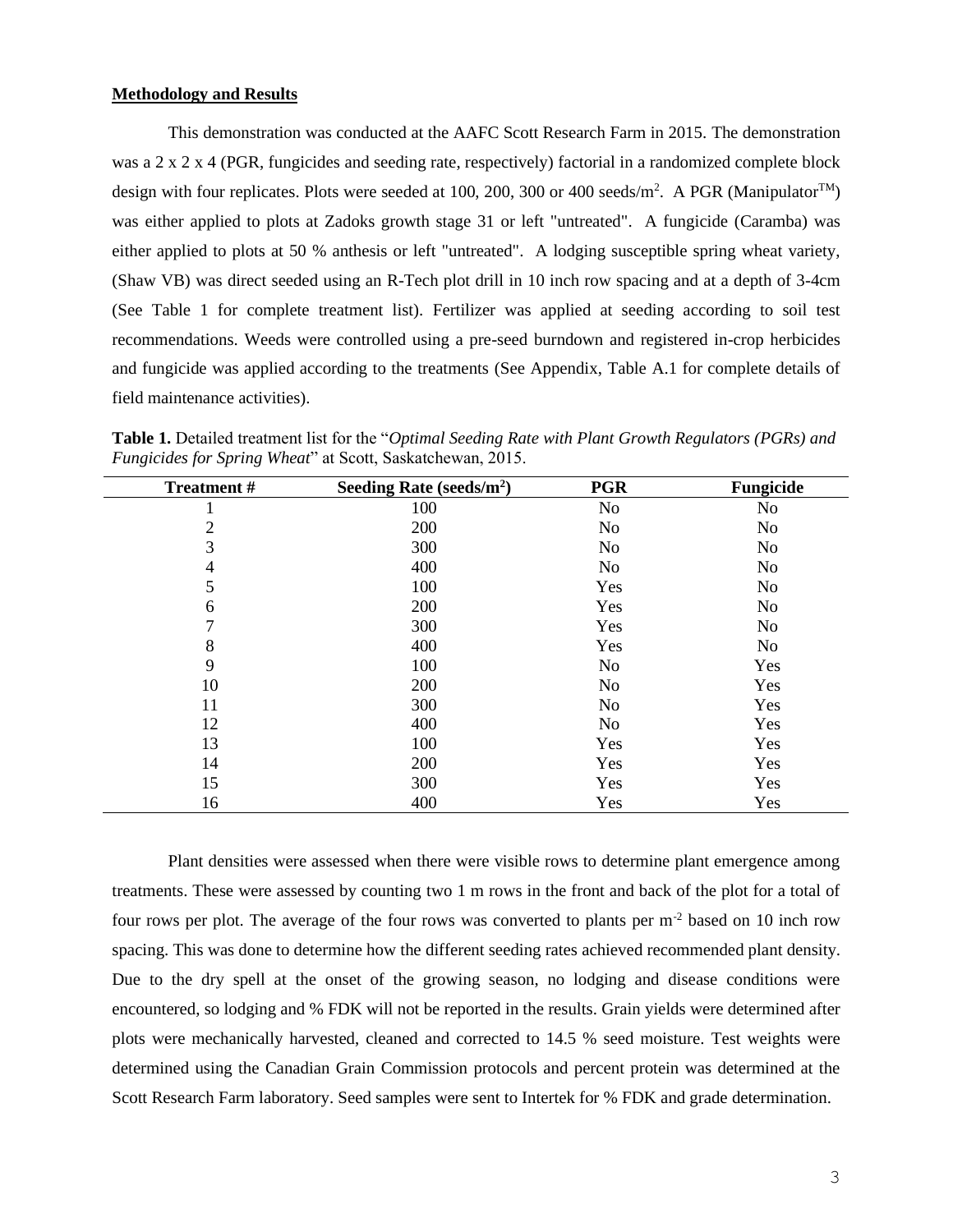# **Statistical Analysis**

An analysis of variance (ANOVA) was conducted on all response variables using the PROC MIXED in SAS 9.3. Seeding rate, PGR and fungicide were all considered fixed effect factors and replicates were considered a random effect factor. The assumptions of ANOVA (equal variance and normally distributed) were tested using Levene's test, and Shapiro-Wilks. The data fitted to the ANOVA assumptions. The data was normally distributed; therefore no data transformation was necessary. Treatment means were separated according to Tukey's Honestly Significant Difference (HSD) and were considered significant at  $P \le 0.05$ . Weather data was collected from the Scott Environment Canada weather station (Table 2).

# **Weather Conditions**

In 2015, the early growing season was very dry with only 4.1 mm and 19.4 mm accumulated precipitation during the month of May and June, respectively. July received 36 % less rainfall compared to the long-term average. However, August received 39 % more moisture compared to the long-term average. The mean monthly temperatures were comparable to previous years (Table 2).

| $\mathcal{L}$                                               |       |       |                     |               |                  |         |  |
|-------------------------------------------------------------|-------|-------|---------------------|---------------|------------------|---------|--|
| Year                                                        | May   | June  | July                | <b>August</b> | <b>September</b> | Average |  |
|                                                             |       |       |                     |               |                  | /Total  |  |
|                                                             |       |       | -Temperature (°C)-- |               |                  |         |  |
| 2015                                                        | 9.3   | 16.1  | 18.1                | 16.8          | 10.9             | 14.24   |  |
| $Long-termz$                                                | 10.8  | 15.3  | 17.1                | 16.5          | 10.4             | 14.0    |  |
| -Precipitation (mm)------                                   |       |       |                     |               |                  |         |  |
| 2015                                                        | 4.1   | 19.4  | 46.4                | 74.5          | 49.6             | 194.0   |  |
| $Long-termz$                                                | 36.3  | 61.8  | 72.1                | 45.7          | 36.0             | 215.9   |  |
| -Growing Degree Days--                                      |       |       |                     |               |                  |         |  |
| 2015                                                        | 140.3 | 332   | 405.1               | 365.8         | 179.8            | 1423.0  |  |
| $Long-termz$                                                | 178.3 | 307.5 | 375.1               | 356.5         | 162.0            | 1379.4  |  |
| $\frac{\text{ZI}}{\text{QH}}$ and terms exempts (1001.0010) |       |       |                     |               |                  |         |  |

**Table 2.** Mean monthly temperature, precipitation and growing degree day accumulated from May to September 2015 at Scott, SK

Long-term average (1981-2010)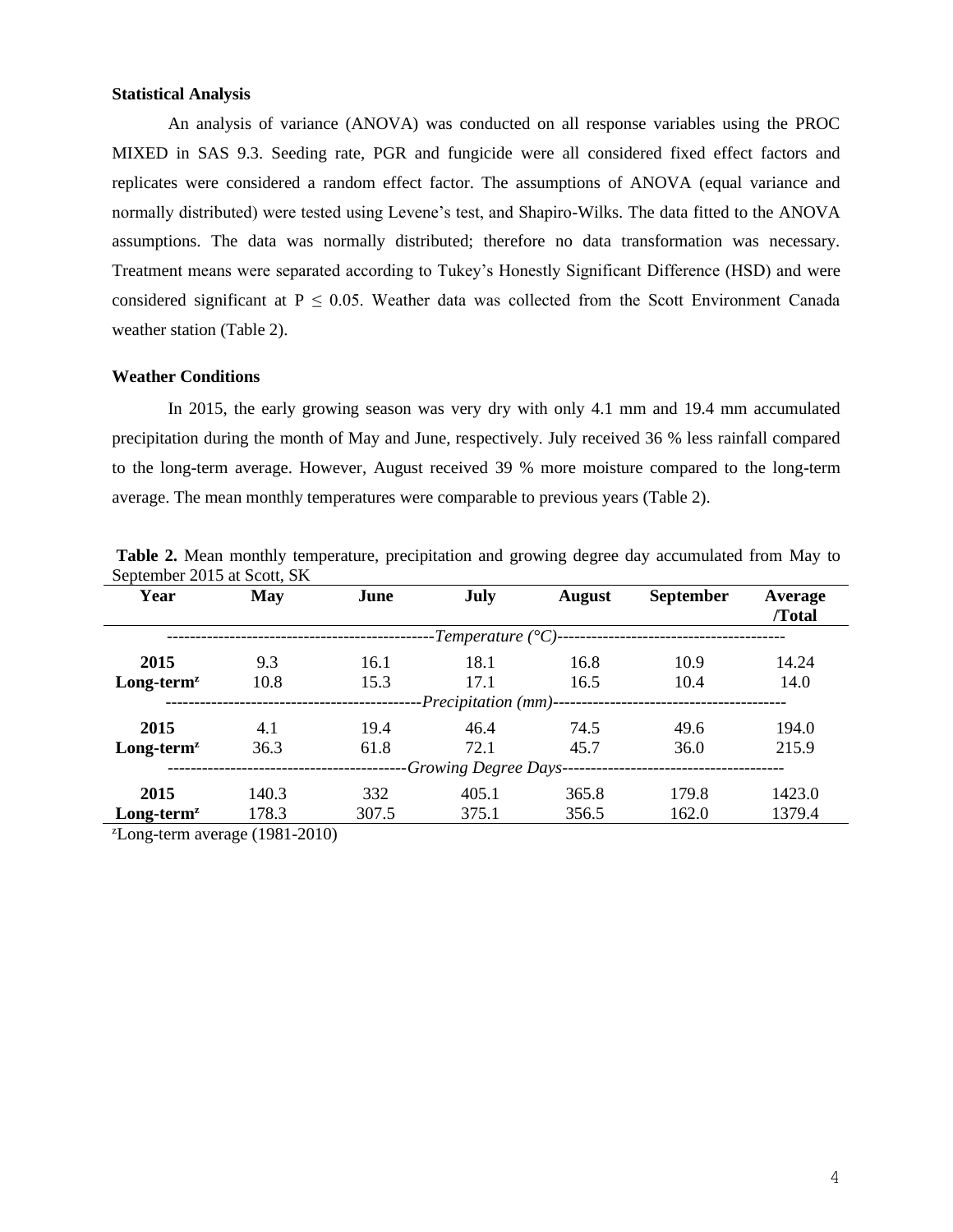|                        | <b>Plant</b><br><b>Density</b> | Days to<br><b>Maturity</b> | Height<br>(cm) | <b>Yield</b><br>(kg/ha) | <b>Bushel</b><br>weight | <b>TKW</b><br>(g/1000s) | Protein<br>(%) |
|------------------------|--------------------------------|----------------------------|----------------|-------------------------|-------------------------|-------------------------|----------------|
|                        |                                |                            |                |                         | (kg/hL)                 |                         |                |
| <b>Effects</b>         |                                |                            |                | -P values-              |                         |                         |                |
| Seeding Rate (SR)      | < .0001                        | < .0001                    | 0.0163         | 0.0484                  | 0.0254                  | 0.0624                  | 0.0028         |
| Plant Growth Regulator |                                |                            |                |                         |                         |                         |                |
| (PGR)                  | -                              | 0.0621                     | < .0001        | 0.7954                  | < .0001                 | 0.0001                  | < .0001        |
| Fungicide (FUNG)       |                                | 0.0268                     | 0.1664         | < .0001                 | < .0001                 | 0.3157                  | < .0001        |
| <b>SR x PGR</b>        |                                | 0.0725                     | 0.6221         | 0.3906                  | 0.256                   | 0.2583                  | 0.5564         |
| <b>SR x FUNG</b>       |                                | 0.1827                     | 0.9749         | 0.9941                  | 0.2878                  | 0.0213                  | 0.0028         |
| <b>PGR x FUNG</b>      |                                | 0.8983                     | 0.2442         | 0.4007                  | 0.5361                  | 0.3642                  | 0.8325         |
| <b>SR x PGR x FUNG</b> |                                | 0.7713                     | 0.9548         | 0.7732                  | 0.2415                  | 0.3075                  | 0.8607         |

**Table 3.** Seeding rate (SR), plant growth regulator (PGR) and fungicide (FUNG) effects on selected response variables in spring wheat at Scott in the 2015 growing season. Means were separated using a Tukey's HSD test and were considered significant at  $P \le 0.05$ .

## *Results*

Generally, protein was significantly affected by seeding rate, PGR and fungicides and their effects were negative. Protein content had an inverse relationship to yield, due to the dilution effects of additional yield. Higher yields typically result in lower protein contents, because when yield increases it dilutes the available N and depletes the seed N required for protein synthesis (Campbell et al. 1977; Clark et al. 1990). There was generally no significant interaction between any of the response variable, except seeding rate x fungicide on TKW (P = 0.0213) and protein (P < 0.001). A seeding rate of 100 seeds/m<sup>2</sup> resulted in the best protein levels but it was only significantly different with that of seeding rate of 300 seeds/ $m^2$ .

## *Effects of seeding rate on all response variables*

Significant effects of seeding rates were found for all measured variables except for thousand kernel weight ( $P = 0.0624$ ) (Table 3). The trend in plant density was anticipated; the highest seeding rate of 400 seeds/ $m<sup>2</sup>$  had the highest plant population (209 plants/ $m<sup>2</sup>$ ) and the lowest seeding rate of 100 seeds/m<sup>2</sup> recorded the lowest plant population (63 plants/m<sup>2</sup>) (Table 4). Days to maturity (DTM) decreased with increased seeding rate, with the lowest seeding rate of 100 seeds/m<sup>2</sup> resulting in a later maturity date (99 days). In contrast, the highest seeding rates of 400 seeds/ $m<sup>2</sup>$  matured early (91 days) (Table 4). The probable explanation for the delay in maturity with lower seeding rate is that, at low plant population, the wheat plants tend to develop more tillers with uneven maturity leading to an overall delayed maturity (Geleta et al. 2002). Yield tended to increase as the seeding rate reached 300 seed/m<sup>2</sup>, but then slightly decreased once the seeding rate exceeded  $300 \text{ seed/m}^2$  (Table 4). Therefore, seeding rate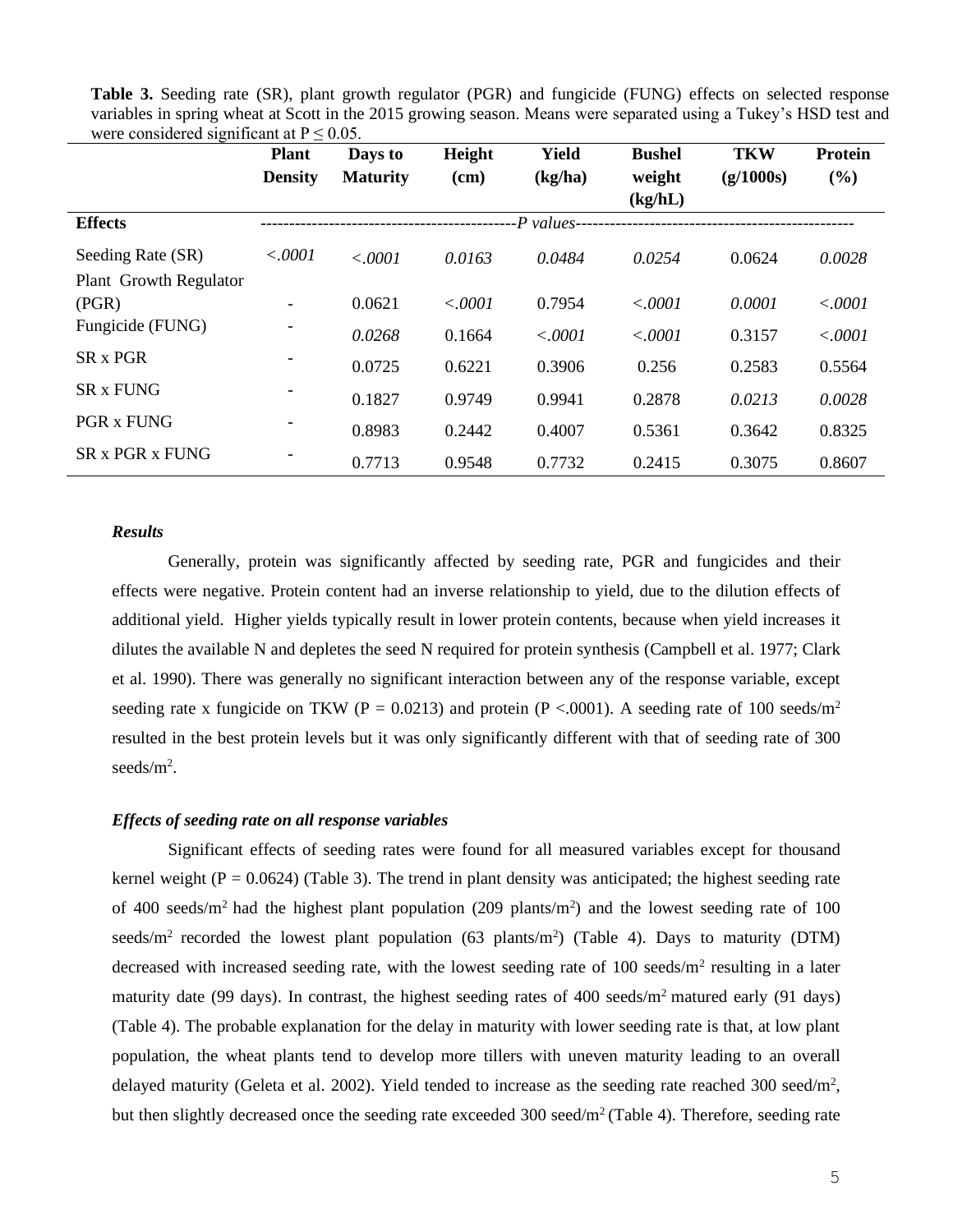should be considered as a factor in obtaining higher grain yield with good end-use quality.

Increasing the seeding rate from 300 seed/m<sup>2</sup> to 400 seed/m<sup>2</sup> did not result in a significant increase in the measured response variables except for plant density (Table 4). This may be because high seeding rates increase early dry matter accumulation and weed competitiveness, but may have negligible or negative impacts on grain yield due to increased inter-plant competition (Park et al., 2003). It was determined through a regression analysis that, to obtain the maximum yield of 2894.6 kg/ha the best seeding rate was  $271$  seed/m<sup>2</sup> (data not shown). The trend in this study corroborates that of May et al. (2009) who found that increasing seeding rate (150, 250, 350 and 450 grains m-2 ) increased the plant density and spike density, but reduced the number of grains per panicle and the number of panicles per plant; the 1000-grain weight was not affected by the seeding rate. These results highlight the theory of Grafius (1972), which suggests that plants compete for fixed resources during their development and that yield is the result of a balance among yield components. However, protein % as expected followed an inverse trend to yield.

The trend in bushel weight can be explained by the fact that, in crops with a lower density, a greater number of secondary tillers is created, which produce small grains with less weight and lower quality. These results agree with those of Geleta et al. (2002), and may have been caused by the presence of additional secondary tillers that delayed maturity and reduced kernel uniformity at lower seeding rates. The later tillers produce smaller grains which result in low grain volume weight (bushel weight).

The non-significant effects of seeding rate on TKW in this study agrees with that of Lloveras et al. (2004) and Otteson et al. (2007), who established that kernel weight was significantly affected by environment and variety, but not by seeding rate.

| <b>Seeding Rate</b>               | <b>Plant Density</b>     | Days to         | Height          | <b>Yield</b>         | <b>Bushel</b>      | <b>TKW</b>        | <b>Protein</b>    |
|-----------------------------------|--------------------------|-----------------|-----------------|----------------------|--------------------|-------------------|-------------------|
| (s <sub>eeds/m<sup>2</sup>)</sub> | (Plants/m <sup>2</sup> ) | <b>Maturity</b> | (cm)            | (kg/ha)              | weight<br>(kg/hL)  | (g/1000s)         | (%)               |
| 100                               | 63 <sup>d</sup>          | 99 <sup>a</sup> | 73 <sup>a</sup> | $2536^b$             | 80.0 <sup>b</sup>  | $35.8^{a}$        | $14.4^{\rm a}$    |
| 200                               | 114 <sup>c</sup>         | 94 <sup>b</sup> | $72^{ab}$       | $2799$ <sup>ab</sup> | 80.3 <sup>ab</sup> | 34.8 <sup>a</sup> | $14.2^{ab}$       |
| 300                               | 164 <sup>b</sup>         | 91 <sup>c</sup> | $72^{ab}$       | $2916^a$             | $80.4^{ab}$        | 35.1 <sup>a</sup> | $14.1^{b}$        |
| 400                               | 209 <sup>a</sup>         | 91 <sup>c</sup> | 69 <sup>b</sup> | $2675$ <sup>ab</sup> | $80.5^{\circ}$     | 34.8 <sup>a</sup> | $14.2^{ab}$       |
| <b>Fungicide effects</b>          |                          |                 |                 |                      |                    |                   |                   |
| Fungicide                         |                          | 94 <sup>a</sup> | 72 <sup>a</sup> | $2950^{\rm a}$       | 80.9 <sup>a</sup>  | 35.0 <sup>a</sup> | 14.0 <sup>b</sup> |
| No Fungicide                      | -                        | 93 <sup>b</sup> | 71 <sup>a</sup> | $2513^{b}$           | 79.6 <sup>b</sup>  | $35.3^{a}$        | $14.4^{\rm a}$    |

**Table 4.** Main effect means for seeding rate and fungicide effects on spring wheat at Scott in the 2015 growing season.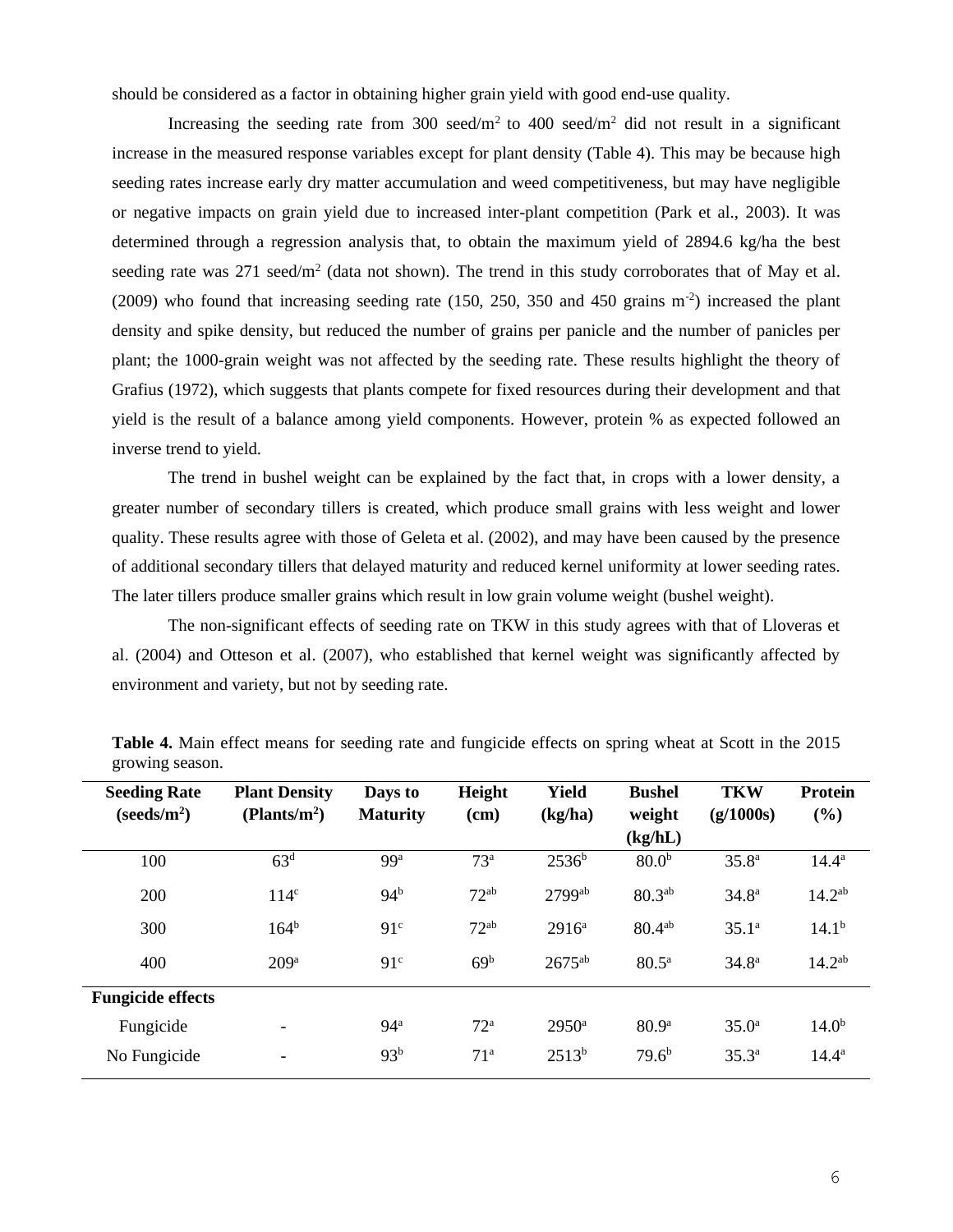#### *Effects of fungicides on all response variables*

Significant effects of fungicide were found for all measured variable except for height ( $P =$ 0.1664) and TKW ( $P = 0.3157$ ) (Table 3). The effect of fungicide on thousand kernel weight was not significant in this study; however, there was an increment of 0.9 % between the treated and untreated treatments. Olesen et al. (2000) reported that kernel weight increased (8 % averaged over two years) with fungicide application, but the magnitude of the fungicide effect varied considerably between the two years. Again, Ruske et al. (2003) found greater increases in kernel weight with the use of the strobilurin azoxystrobin plus a triazole than with the triazole alone.

Bushel weight increased significantly with the application of a triazole (Caramba) (Table 4). Olesen et al. (2000) found similar results in which test weights tended to be higher in all varieties when fungicides were applied, though differences were not always significant (Kelley, 2001). Similarly, Ruske et al. (2003) found that when azoxystrobin was added to a triazole fungicide there was an increase test weight of wheat. This is likely attributed to delayed senescence of the flag leaf to result in a prolonged grain filling period and thus increasing bushel weight and yield. This corresponds with our results (Table 4), in which yield and bushel weight were significantly increased with the application of Caramba.

Despite the yield increase, there was a significant decrease in protein with fungicide application in this study. This could also be attributed to the inverse relationship between yield and protein, as higher yields typically result in lower protein content because greater proportion of available seed N is used for seed production rather than protein synthesis. An alternative theory could also be linked to application timing or the prevalence of disease. Brinkman (2012) found that protein levels were slightly decreased by application of fungicide at mid anthesis. However, there are varied views on the effects of fungicide application on grain protein. For example, Dimmock and Gooding (2002) suggest in a review of literature that the effect of fungicides on grain protein is partially dependent on which disease is being controlled: protein concentrations are rarely decreased when the main pathogen is either leaf rust or powdery mildew, while reductions in grain protein are more common when septoria is the main pathogen. The different protein trend among diseases is not absolute, as some studies in their review indicated an interaction with variety.

#### *Effects of PGR on all response variables*

Significant effects of PGR were found for all measured variable except for days to maturity ( $P =$ 0.062) and grain yield (P = 0.7954) (Table 3). As expected, the PGR treatment was significantly shorter (67 cm) than the 'no PGR' treatment (77 cm), a 13 % reduction in height with the application of PGR (Fig. 1). This is due to the effects of the PGR in inhibiting the production of gibberellins, the primary plant hormones responsible for cell elongation. Therefore, these growth-retardant effects are primarily seen in reduced plant height due to reduced inter-nodal length. This reduction in height may have played an important role in the increase of the grain yield in wheat, via the alteration of dry matter partitioning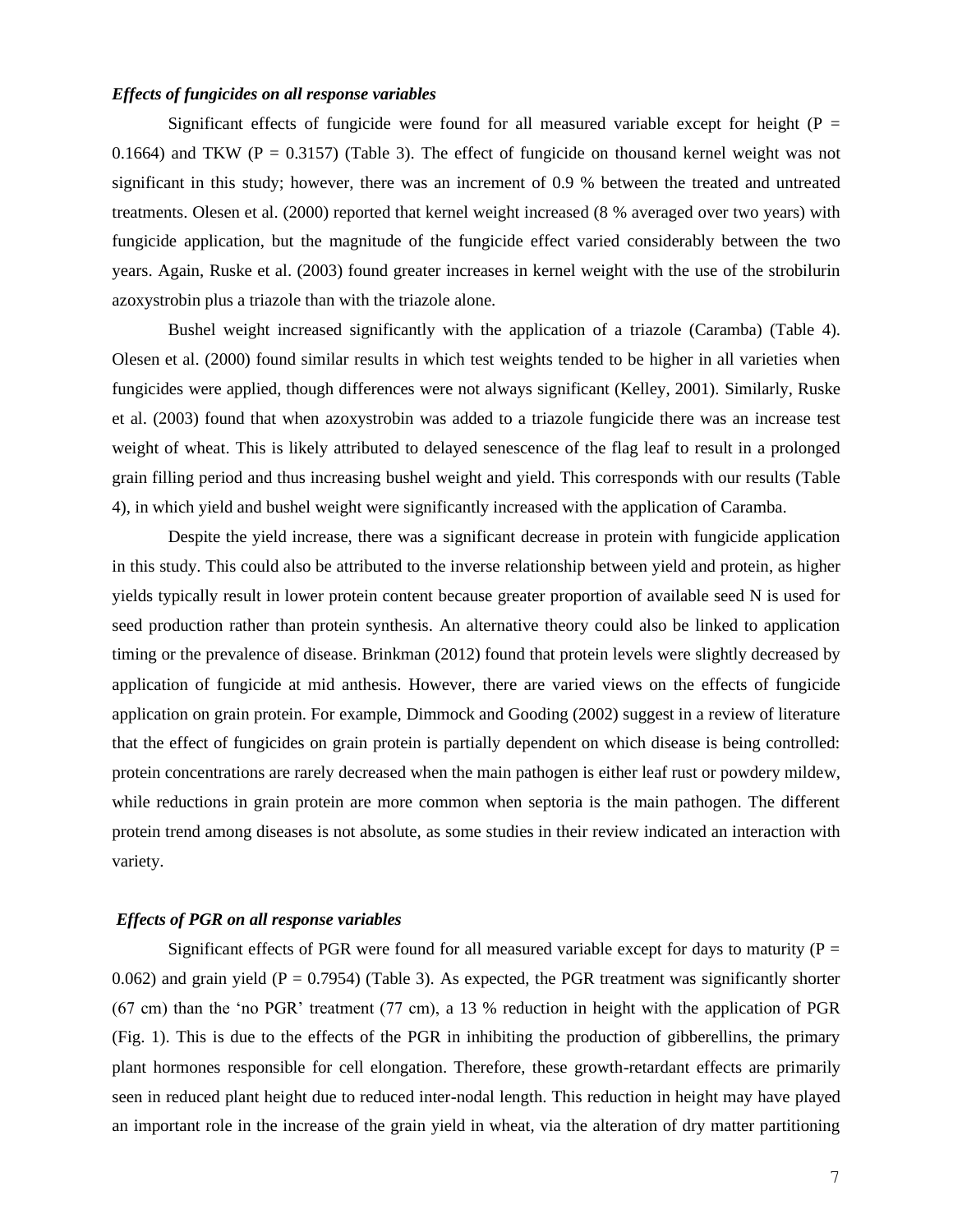into the spikes. Results of several field experiments also showed that in winter wheat the number of spikes per unit area generally increases when treated with PGR (CCC) (Karchi, 1969; Knapp and Harms, 1988). Shekoofa and Emam (2008) found similar results in which PGR treatments reduced plant height in maize (*Zea mays* L*.)*.

In this study, however, PGR did not significantly affect wheat yield despite a small increase in yield of the PGR treatment relative to the 'no PGR' treatment (Fig. 2). The relatively small grain yield advantage with PGR application may be because, under water stress conditions, PGR increases grain yield by extending water availability during critical stages like grain filling (Kasele et al., 1994). Water availability is increased using PGR, because PGR reduces the size of the plants, which in turn reduces water consumption especially when applied at early vegetative stages (Kasele et al., 1994).

As stated, from this study, yield was not significantly affected by PGR; however, a general trend noted an increase in yield with PGR applications compared to the untreated check (Fig. 2). Application of PGR did significantly affect seed thousand kernel weight, bushel weight, and protein negatively (Figs. 2 and 3), with TKW and Bushel weight positively correlated (Fig. 3).



**Figure 1:** Effects of PGR on plant height (cm) in wheat for the 2015 growing season at Scott, SK. Vertical bars followed by the same letters are not significantly different according to Tukey's Honestly Significant Difference (HSD)  $(P > 0.05)$ .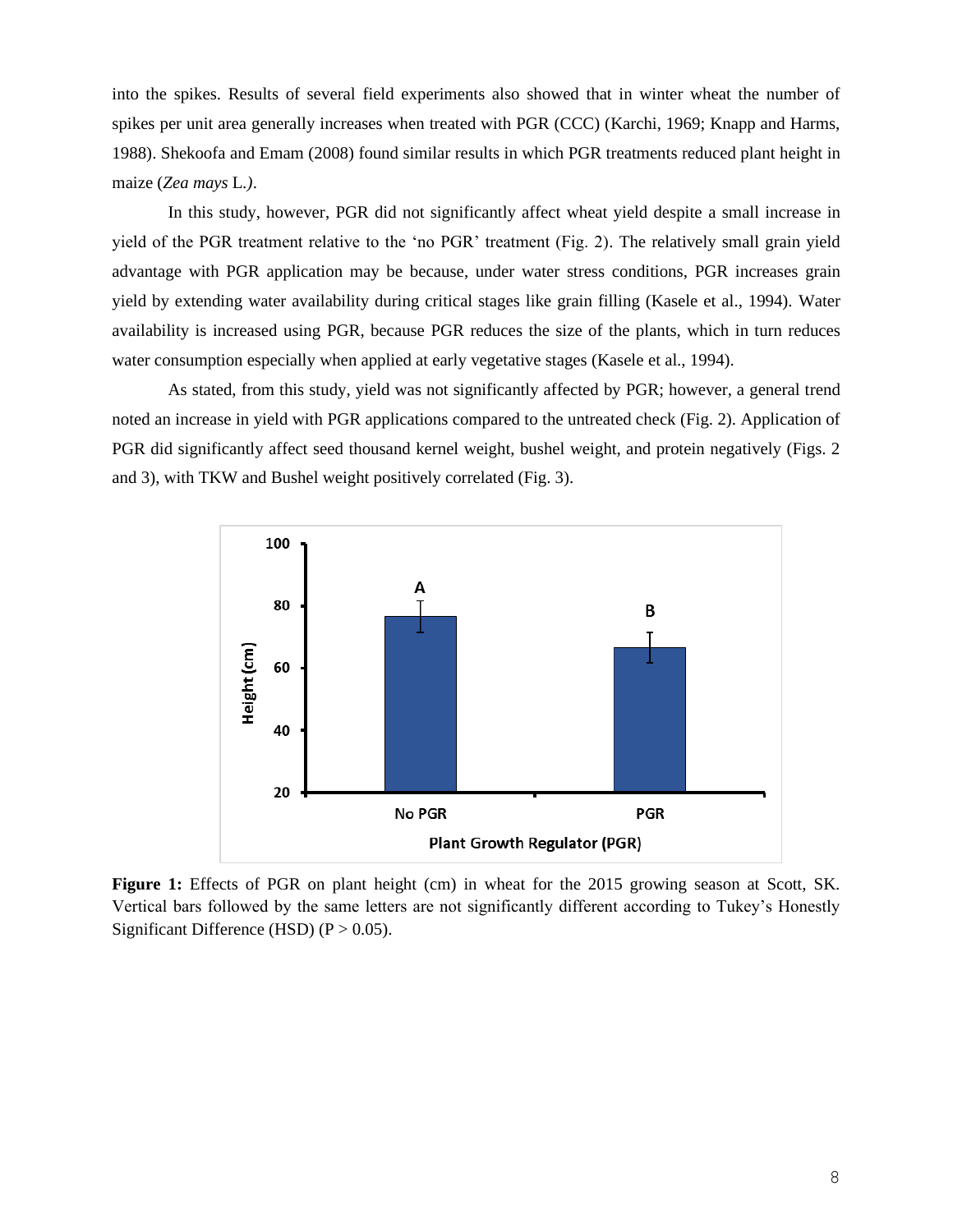

**Figure 2:** Relationship between wheat grain yield (*columns*) (kg/ha) and protein(*line*) (%) with the application of PGR for the 2015 growing season at Scott, SK. Vertical bars followed by the same letters are not significantly different according to Tukey's Honestly Significant Difference (HSD) ( $P > 0.05$ ).



**Figure 3:** Relationship between bushel weight (*columns*) (kg/hL) and TKW (*line*) (g/1000s) with the application of PGR for the 2015 growing season at Scott, SK. Vertical bars followed by the same letters are not significantly different according to Tukey's Honestly Significant Difference (HSD) ( $P > 0.05$ ).

## **Conclusions and Recommendations**

Overall, there was a significant effect of seeding rate on yield and most of the quality parameters, with maximum yield of 2894.6 kg/ha obtained at a seeding rate of 271 seed/m<sup>2</sup>. There was no yield advantage of seeding above 300 seed/m<sup>2</sup> so farmers may target between 200-300 seed/m<sup>2</sup> to get an appreciable yield and acceptable quality. Fungicide effect was significant on most of the response variables with a negative effect on protein. PGR application served its intended purpose of height reduction but as no lodging occurred, we could not see its actual effects on crop stand-ability. PGR did not increase yield, but it did have a negative effect on the measured yield quality parameters (protein,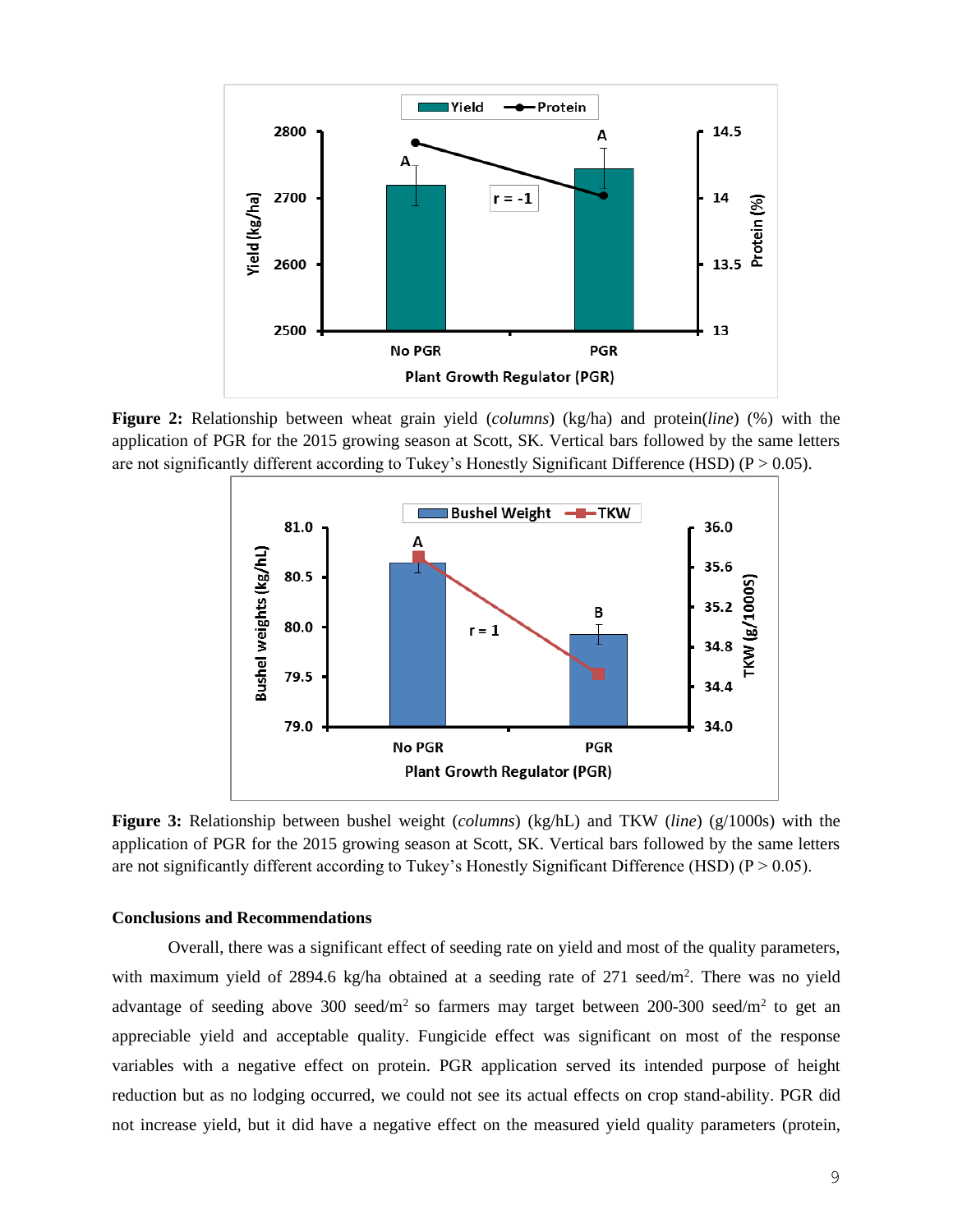TKW and bushel weights). Therefore, the benefits associated with PGR application in terms yield and yield quality may not outweigh the cost of application, especially in drier years. The interaction of all the main effect factors over multiple years need to be investigated further before any synergistic effects can be deduced. In a drier season such as 2015, application of fungicides should be decided based on disease pressure and its projected impacts on yield. PGR application effects from this study needs further probing to ascertain the trend; however, if seeding rate is on the high side and a wetter year is forecast, it may be worth an investment to apply PGR.

# **Supporting Information**

# **Acknowledgements**

We would like to thank the Ministry of Agriculture for the funding support on this project. We would like to acknowledge Herb Schell and our summer staff for their technical assistance with project development and implementation for the 2015 growing season. This report will be distributed through WARC's website and included in WARC's annual report.

# **Appendices**

**Appendix A –** Agronomic information for the demonstration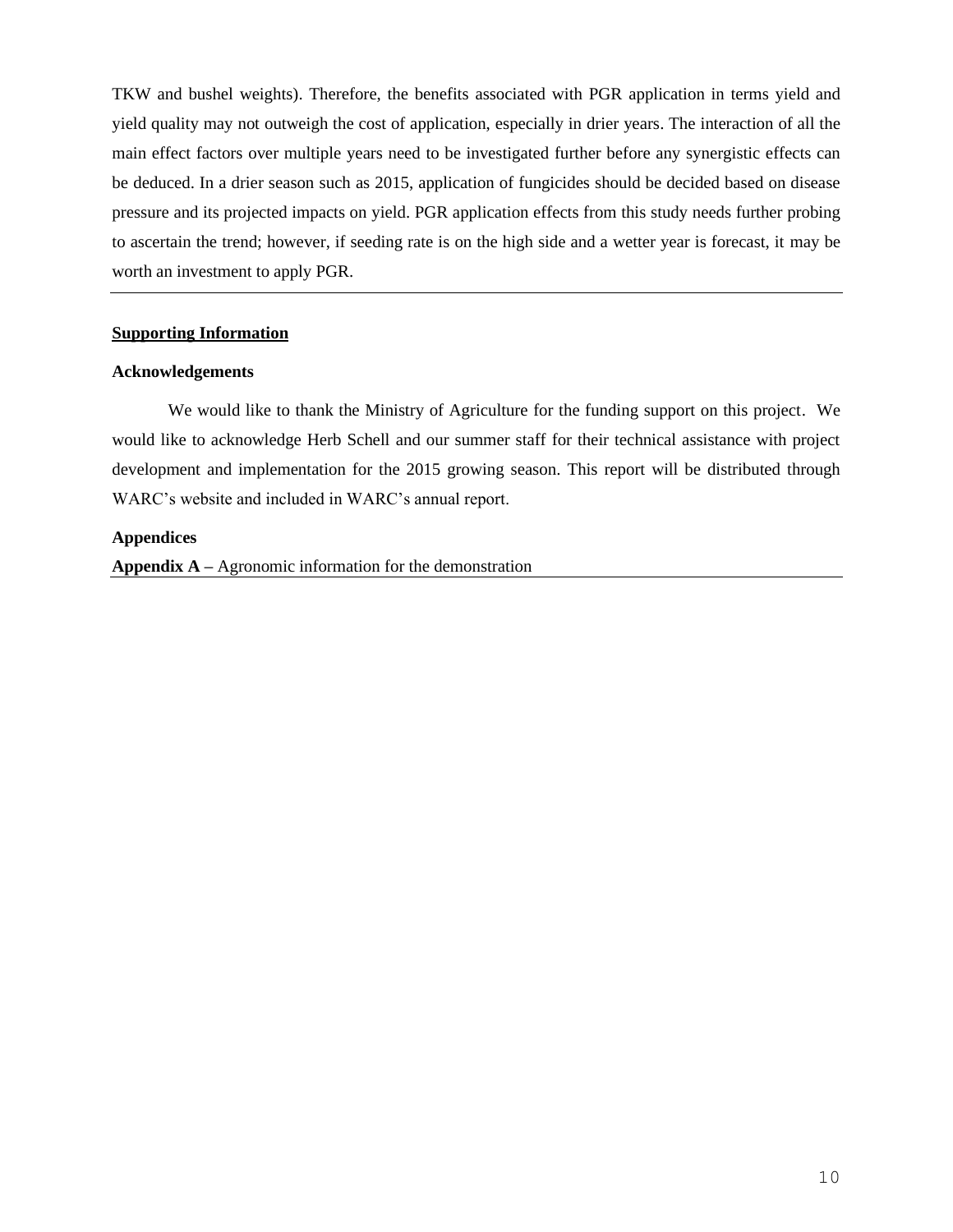## **Abstract**

## **Abstract/Summary**

There may be a yield benefit for farmers with increased seeding rate of spring wheat above the recommended rates due to better competition with weeds with dense plant stand. Higher seed rates will also reduce tillering making higher proportion of heads to reach flowering stage at the same time, which could be beneficial in timing of fusarium head blight control. This in turn could enhance both yield and quality of the crop. However, increased seeding rates may create a favorable environment for disease development due to increased lodging, though lodging can be reduced with the use of plant growth regulators (PGRs) and diseases can be controlled with fungicide application.

Therefore, to be able to determine, if there is any synergistic effects of seeding rate, fungicide and PGR, a 2 x 2 x 4 factorial experiment in a randomized complete block design was set up to determine the effects all three factors on wheat yield and quality. Overall, there was a significant effect of seeding rate on yield and most of the yield quality, with maximum yield of 2894.6 kg/ha obtained at a seeding rate of 271 seed/m<sup>2</sup>. Fungicide effect was evident on most of the response variables with a negative effect on protein. PGR application served its intended purpose of height reduction, but because no lodging occurred, we could not see its actual effects on crop stand-ability. PGR did not adversely affect yield but yield quality parameters (protein, TKW and bushel weights) were negatively impacted. Therefore, the benefits associated with PGR application in terms yield and yield quality may not outweigh the cost of application, especially in drier years. The interaction of all the main effect factors over multiple years need to be investigated further before any synergistic effects can be deduced. From the study, there was no yield advantage of seeding above 300 seed/ $m^2$  so farmers may target between 200-300 seed/ $m^2$  to get an appreciable yield and acceptable quality. In a drier season such as 2015, application of fungicides should be decided based on disease pressure and its projected impacts on yield. PGR application effects from this study needs further probing to ascertain the trend; however, if seeding rate is on the high side and a wetter year is forecast, it will be worth an investment. Results from this demonstration will be distributed through WARC's website and included in WARC's annual report.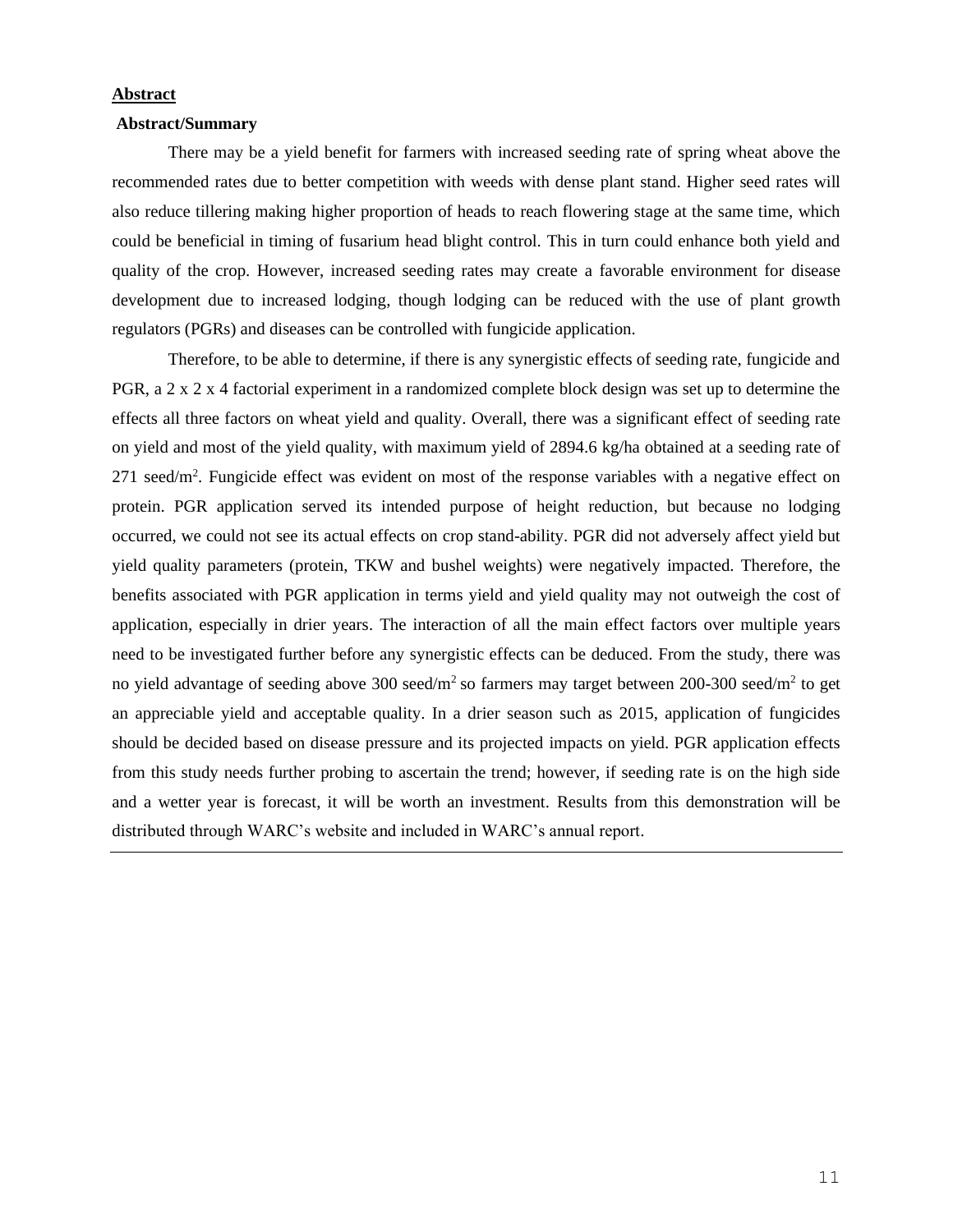# **Appendix A Agronomic information for 2015 demonstration**

| <b>Seeding Information</b>                                        | $\mu$ Ors) and Fangicials for spring when an Scott, Saskatchewall, 2019.<br>2015                                                             |
|-------------------------------------------------------------------|----------------------------------------------------------------------------------------------------------------------------------------------|
| <b>Seeder</b>                                                     | R-Tech Drill, 10 inch row spacing, knife openers                                                                                             |
| <b>Seeding Date</b>                                               | May 12, 2015                                                                                                                                 |
| <b>Cultivar</b>                                                   | Hard Red Spring Wheat – Shaw VB                                                                                                              |
| <b>Seeding Rate</b>                                               | <b>Based on treatments</b>                                                                                                                   |
| <b>Stubble Type</b>                                               | Canola                                                                                                                                       |
| <b>Fertilizer applied</b>                                         | MAP $(48.1 \text{ lb/ac})$ and AS $(41.7 \text{ lb/ac})$ - side band<br>Urea (187.7 lb/ac)-mid-row band (*based on soil test recommendation) |
| <b>Plot Maintenance Information</b><br><b>Pre-plant herbicide</b> | Roundup $\frac{3}{4}$ L/ac + Pardner 0.4 L/ac (May 8, 2015)                                                                                  |
| In-crop herbicide                                                 | Buctril M $0.4$ L/ac + Axial 0.48 L/ac (June 10, 2015)                                                                                       |
| <b>Fungicide application</b>                                      | Caramba applied at recommended rate based on treatment list                                                                                  |
| <b>Desiccation</b>                                                | Glyphosate $@1L/ac$ (August 20, 2015)                                                                                                        |
| <b>Emergence Counts</b><br><b>Harvest Date</b>                    | June 01, 2015<br>September 01, 2015                                                                                                          |

**Table A.1.** Selected agronomic information for the "*Optimal Seeding Rate with Plant Growth Regulators (PGRs) and Fungicides for Spring Wheat*" at Scott, Saskatchewan, 2015.